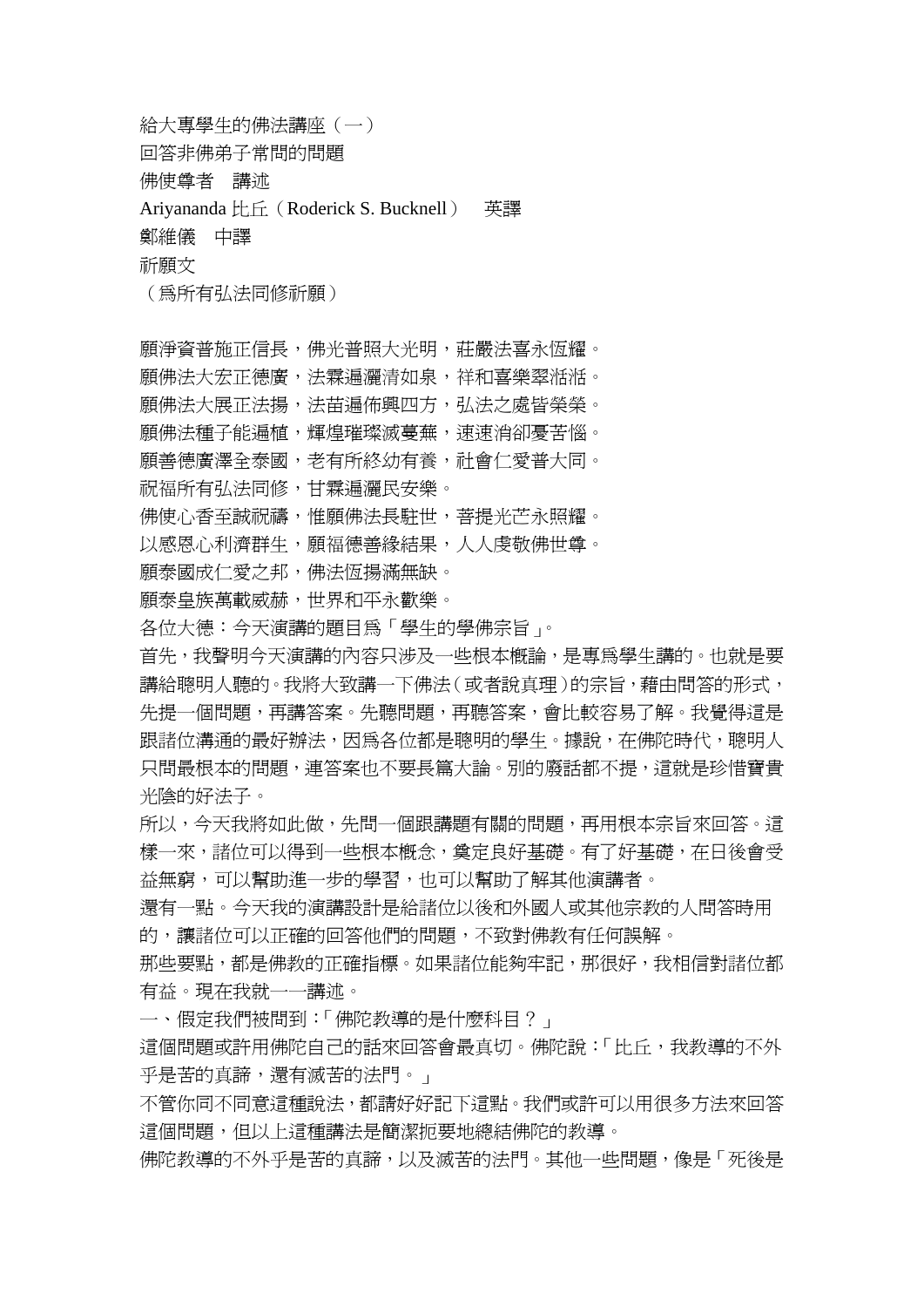否有輪迴?」「投胎是怎麼發生的?」等等,都跟滅苦沒有直接關係,可以不用 現在講,以後再探討。

所以,要是有西方人問你這個問題,你就可以說:「佛陀教導的不外乎是苦的真 諦,以及滅苦的法門。」

二、接下來可能會問:「佛陀到底教導了什麼?」

諸位都知道,這個問題有很多直接答案。如果被問到這個問題,我們首先要說: 「佛陀教導我們行中道。」就是說不要太過嚴苛,但也不要太過鬆弛;不要走向 這個極端,但也不要走向那個極端。我們一來要避免一些瑜伽派的苦修法門,不 要虐待自己的肉體,徒增無謂的痛苦。二來,我們也要避免一些縱慾的法門,像 是藉口說:「今朝有酒今朝醉,閻王無常轉眼至。」這樣說未免太過憤世嫉俗了, 是縱慾者給自己的藉口。

相反的,中道就是要我們不要太過折磨自己,但也不要太過貪圖感官享受。行中 道,可以製造很多修行的良好因緣,進而離苦得樂。在很多情境裡都可以行中道, 行中道就不會走偏了。中道是黃金法門,就是要做到:知法(知悉經中所說之法)、 知義(知所說之法中的義理)、知時(知道何時為修行時宜)、知足(知道飲食、 衣服、行、住、坐、臥之節量)、知自、知眾、知尊卑的七善法。這是回答「佛 陀到底教了什麼」問題的方法之一。

另一個回答方法就是:「佛陀教導我們靠自力以達解脫境界。」不需我多費口舌, 諸位都知道什麼叫自力,簡單的說,自力就是凡事不委諸命運,不貪圖神祇護持, 甚至不依賴所謂的「上帝」。我們必須自己幫助自己。佛說:「依於自洲。」意思 就是說要依靠自己。就算是有神論的宗教也說:「神只幫助那些幫助自己的人。」 在其他宗教裡,自力這點可能不會被大事渲染;但在佛教裡,自力是很重要的。 當一個人在悽慘迷惑、痛苦煎熬、焦躁不安的時候,就必須尋找幫助自己的方法。 佛說:「佛陀引進門,修行靠個人。」換言之,佛家講的是自力。切記! 還有一個回答:「佛陀教導的是因緣生滅論。」一切萬有皆由因緣之聚散而生滅, 依循著自然法則,因緣聚合則生,因緣散離則滅。舍利弗尊者在未皈依佛前,向 一位比丘問教,比丘說:「佛陀教示:一切萬有皆由因緣和合而假生。」這也就 是佛陀所說的因緣生滅論。佛法的根本是很科學的,可以說佛教宗旨跟科學準則 是一樣的。佛陀教導我們依法不依人,不做個人崇拜,不膜拜偶像。也就是說, 佛教是理性的宗教。

還有一種用實踐的觀點來回答,也就是佛陀教導的:「諸惡莫作,眾善奉行,自 淨其意,是諸佛教。」諸惡莫作、諸善奉行這二句話很淺,不需多解釋,但自淨 其意卻不容易懂。如果執著某事或某物,甚至執著做善事,心就不清淨,因為會 擔憂有沒有善報,或煩惱現在擁有的善報會用完。焦躁、煩憂、執著「我的」, 就會生起苦。即使我們已經知道怎麼不去做壞事、怎麼去做好事,還是要想辦法 清淨心意,讓心自由。不要執著什麼是我、什麼是屬於我的,不然就會帶來負擔、 引起苦惱。也就是說,執著就像是一直負荷著重物、負荷著苦。就算在肩上或頭 上扛著的是稀世珍寶,感覺上也會像是扛著土石一樣重。所以說,不管是土石還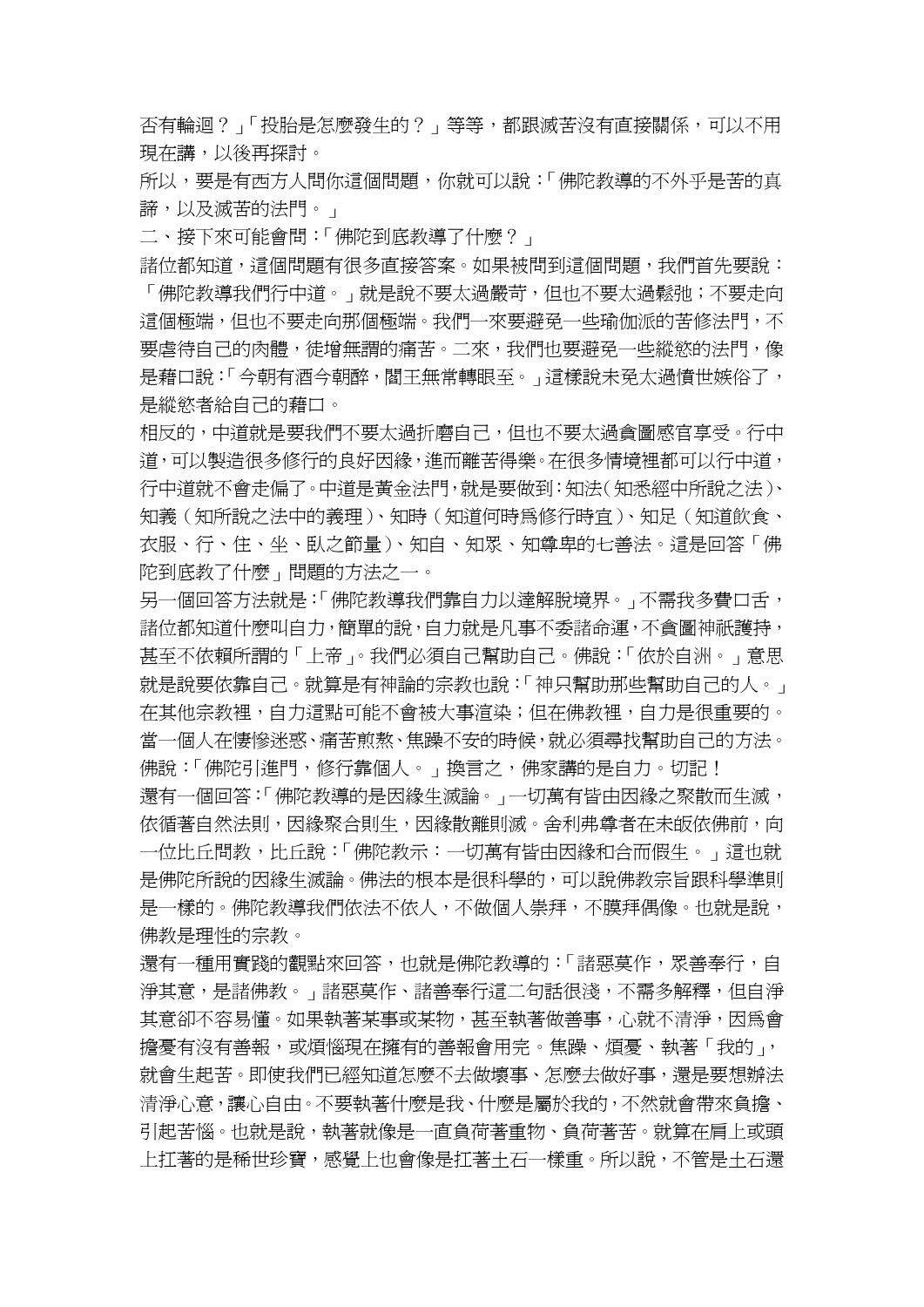是珍寶,都不要扛,放到一邊去。不要讓腦袋(指心意)有任何重擔。這就是「自 淨其意」的意思。清淨心意是第三個實踐,首先要做到諸惡莫作,然後是眾善奉 行,最後才是自淨其意。這些是佛陀的教導。

佛陀還有一點重要的教導,值得我們注意:「凡因緣所生,必隨因緣而滅。觀照 覺知!」也就是說,世間萬物都是無常的,所以,我們必須時時刻刻保持觀照覺 知。不要玩弄因緣,不然遲早會受到傷害。因緣會狠狠嘗你一巴掌,讓你盲目, 讓你形銷骨立、黯然垂淚,宛如槁木死灰。

現在,讓我們回想一下如何回答「佛陀到底教導了什麼?」這個問題的種種方法。 如果我們被問到這個問題,我們可以任選以下的答案:

佛陀教導我們行中道。

佛陀教導我們靠自力。

佛陀教導我們因緣生滅論,以及如何適應因緣,求得最好的結果。

佛陀教我們「諸惡莫作,眾善奉行,自淨其意」。

佛陀提醒我們一切因緣所生,必隨因緣而滅。所以我們要時時刻刻觀照覺知。

「佛陀到底教導了什麼?」有很多種回答方法,如果被問到,就用以上其中一種 方法來回答。

三、如果你碰到一個外國人對你說:「請用最簡單的方式,來告訴我什麼是佛教 的根本教義?」

我們可以簡單地用佛陀的話回答:「不執著。」

「不執著」可以說是佛法中最好用的一點。我們不需要浪費時間去翻經典,因為 「不執著」這三個字可以總結一切。佛陀的教法很多,有八萬四千法門,而這麼 多的法門可以用簡單的「不執著」三個字來總結。不論執著什麼,都會帶來苦。 了悟「不執著」的真諦,可以說是明白了佛陀所講的八萬四千法門。如果能夠實 踐「不執著」,就是實實在在、徹徹底底地奉行佛法。

一切的悖禮失德,皆起因於執著。如果能夠不執著、不貪、不起分別心,所作所 為必是符合倫常的。心有煩亂、不能專注,也都是因為執著。如果能夠做到不執 著,必能行正道,得正果。

佛陀是不執著一切的人。所謂「僧伽」就是聚集了一些修行「不執著」的人,有 的還在修行,有的已經能夠做到不執著。這就是「僧伽」的意思。

有人問佛陀:「你所教導的法能不能用一句話來總結。」佛陀答道:「可以的,就 是不執著。」

四、假如,接下來又問:「要怎樣才能實踐不執著呢?」

如果你遇到一個外國人問你有關實踐「不執著」的方法時,你可以再引述佛陀的 話,不需要用自己的想法來回答。佛陀說法的語言很實際、圓滿。當看到東西的 時候,就看。當聽到聲音的時候,就聽。當聞到氣味的時候,就聞。當嚐到口味 的時候,就嚐。當眼、耳、鼻、舌、身受到刺激時,就感覺那感官刺激。如果心 底浮起一個念頭,知道就好,知道那不過是個念頭。

讓我再重複一次給沒聽過這種說法的同學們。看的時候,看就好了!如果做得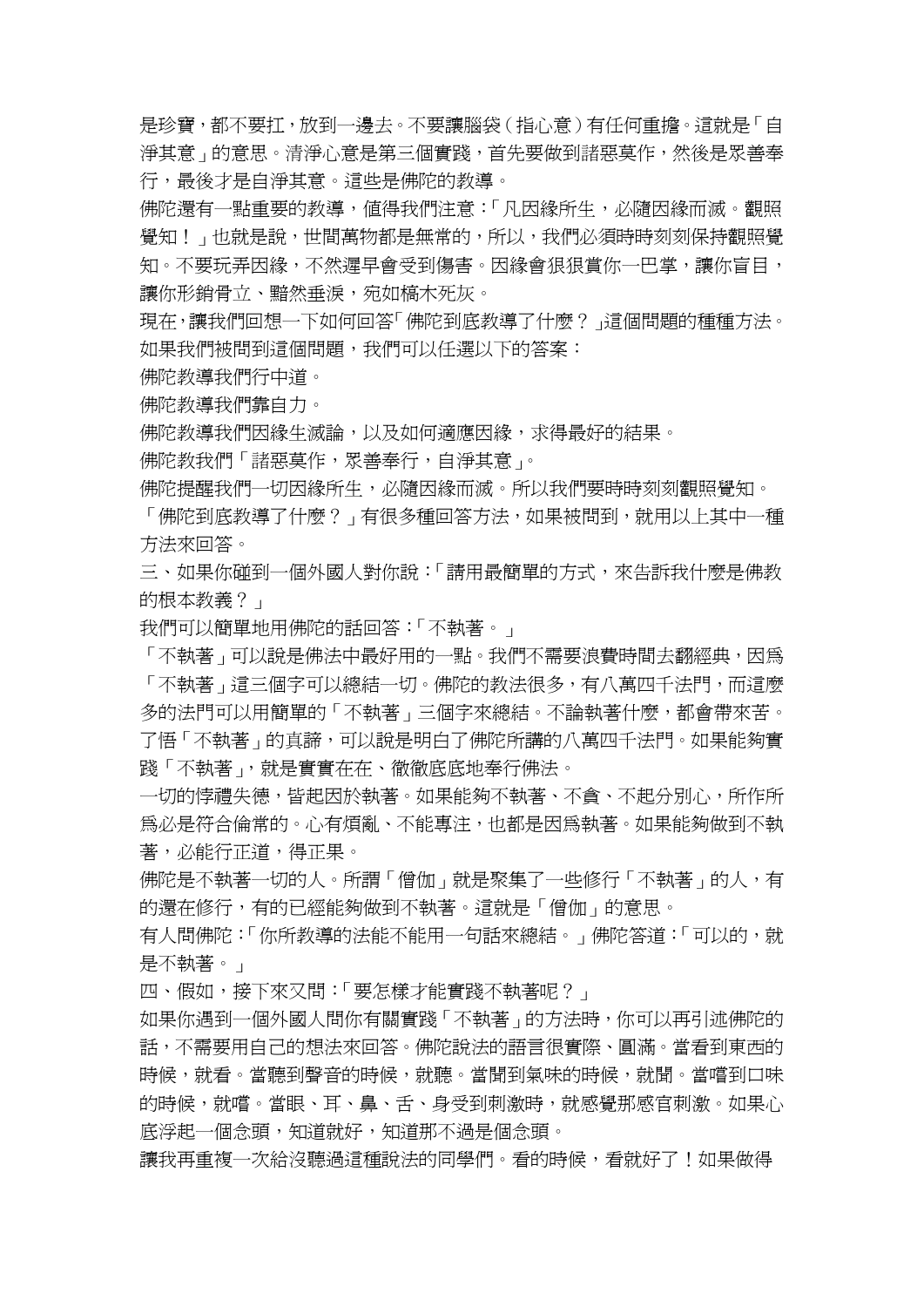到,看的時候,單單看就好了。聽的時候,聽就好了。聞的時候,聞就好了。嚐 的時候,嚐就好了。觸摸東西的時候,觸摸就好了。起念頭的時候,覺知 那念頭就好了。意思就是說,不要隨便在眼、耳、鼻、舌、身、意六識上面胡亂 攀緣,添上自己的想法。佛陀教的,如果能夠把這個法門修好,「我執」就會消 失。沒有「我執」,苦自然會被消滅。

但是,「透過眼睛看東西,看就好了」這句話需要多一點解釋。當眼睛接觸到某 樣東西的時候,觀看、認識這是什麼;了解「看」之後該採取哪種動作,但千萬 不要起分別心。如果好感生起了,難免會想要佔有。如果厭惡感生起了,難免會 想摧毀那樣東西。因為這樣,才會有喜好者和厭惡者,也才會有「我執」。我執 一起,就會有無明苦惱。當看到一樣東西,要保持正知正見,切勿讓你的心生起 執著。培養正知來了知怎樣的後續動作才是合宜的。如果看過以後,什麼行動也 不需要,就放下看到的那個東西。如果有必要做後續動作,就抱持完整的正知正 見來進行,切忌妄想、攀緣。如此,才會功德圓滿,不生苦惱。這是很簡單的修 行法門,但也是最好的。

佛陀教我們,看的時候,看就好了;聽的時候,聽就好了;聞的時候,聞就好了; 嚐的時候,嚐就好了;觸摸的時候,感覺就好了;念頭起的時候,觀照就好了。 六根不亂攀緣,自然會隨著正念來作為。行住坐臥,都要保持正念,不要生起好 惡心,這樣才不會有我執。有我執,心必是雜亂的,不自在,沒有正念。這些都 是佛陀的教導。

說了半天最有益的法門,怎麼沒提到戒、定、慧、做功德或布施呢?這些是善緣, 不是佛法的中心,不是最基礎的教義。做功德、布施、持戒、禪修、開智慧,都 只是收攝心念的方法。如果能做到「看的時候,就只是看;聽的時候,就只是聽」, 心念自然不亂、堅定不移。就算眼、耳、鼻、身、舌、意六根受到各式各樣的刺 激,「我執」還是不會生起。做功德、布施也是放下我執的方法。持戒是學習控 制自我的過程,禪修也是如此,而開智慧則可以破除我執。林林總總講了這些, 其實不是在說很多種不一樣的法門,而是在說一項日常生活中很迫切的修行。我 們的眼睛看這個那個、耳朵聽這個那個、鼻子聞這個那個,六根總是很忙碌。我 們必須要有覺知,時時觀照六根所接觸的。守護六根,涵蓋了所有修行法門,是 佛法的根本修行。如果有一個外國人問你修行的方法,不妨這樣回答。v(未完 待續)

### Buddha-Dhamma for University Students (I)

Answers to questions a non-Buddhist is likely to ask about the fundamentals of Buddhism.

### by Buddhadasa Bhikkhu

Translated from the Thai into English by Ariyananda Bhikkhu (Roderick. S. Bucknell)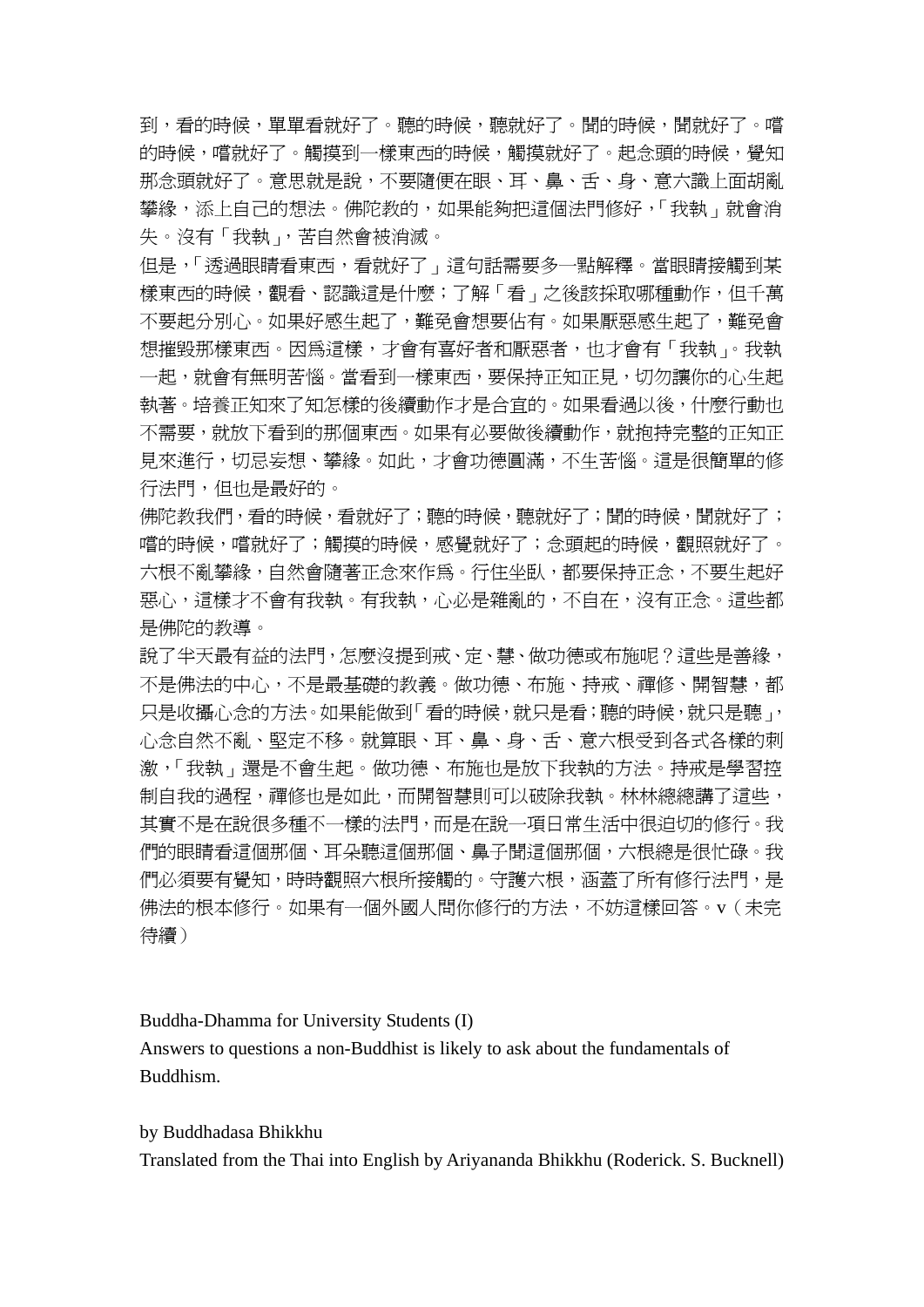Translated from English into Chinese by Dr. Wei-yi Cheng **ANUMONDAN To all Dhamma Comrades, those helping to spread Dhamma:** 

**Break out the funds to spread Dhamma to let Faithful Trust flow, Broadcast majestic Dhamma to radiate long living joy. Release unexcelled Dhamma to tap the spring of Virtue, Let safely peaceful delight flow like a cool mountain stream. Dhamma leaves of many years sprouting anew, reaching out, To unfold and bloom in the Dhamma Centers of all towns. To spread lustrous Dhamma and in hearts glorifed plant it, Before long, weeds of sorrow, pain, and affliction will flee. As Virtue revives and resounds throughout Thai society, All hearts feel certain love toward those born, ageing, and dying. Congratulations and Blessings to all Dhamma Comrades, You who share Dhamma to widen the people's prosperous joy. Heartiest appreciation from Buddhadasa Indapanno, Buddhist Science ever shines beams of Bodhi longlasting. In grateful service, fruits of merit and wholesome successes, Are all devoted in honor to Lord Father Buddha. Thus may the Thai people be renowned for their Virtue, May perfect success through Buddhist Science awaken their hearts. May the King and His Family live long in triumphant strength, May joy long endure throughout this our world upon earth. Fellow Dhamma-followers:**

Today's talk is entitled, "Dhamma Principles for Students"

**I WISH TO MAKE** it clear to you that today's talk will deal with only fundamentals and basic principles, and so is especially intended for students, that is to say, for intelligent people. I shall discuss these broad principles of Dhamma (Natural Truth) using the question-and-answer format, first putting a question to you, and then supplying the answer. Having heard the question first, you will find the answer easier to understand and remember. This, I feel, is the most appropriate method of presentation for you who are students or intelligent people. It is said that at the time of the Buddha, intelligent people never asked about anything but basic points and fundamental principles. They never wanted long-winded explanations. This has the virtue of saving time, among other things.

So that is how I shall do it today: pose a question as our topic, and then answer it in terms of basic principles. In this way you will get the essentials of a large number of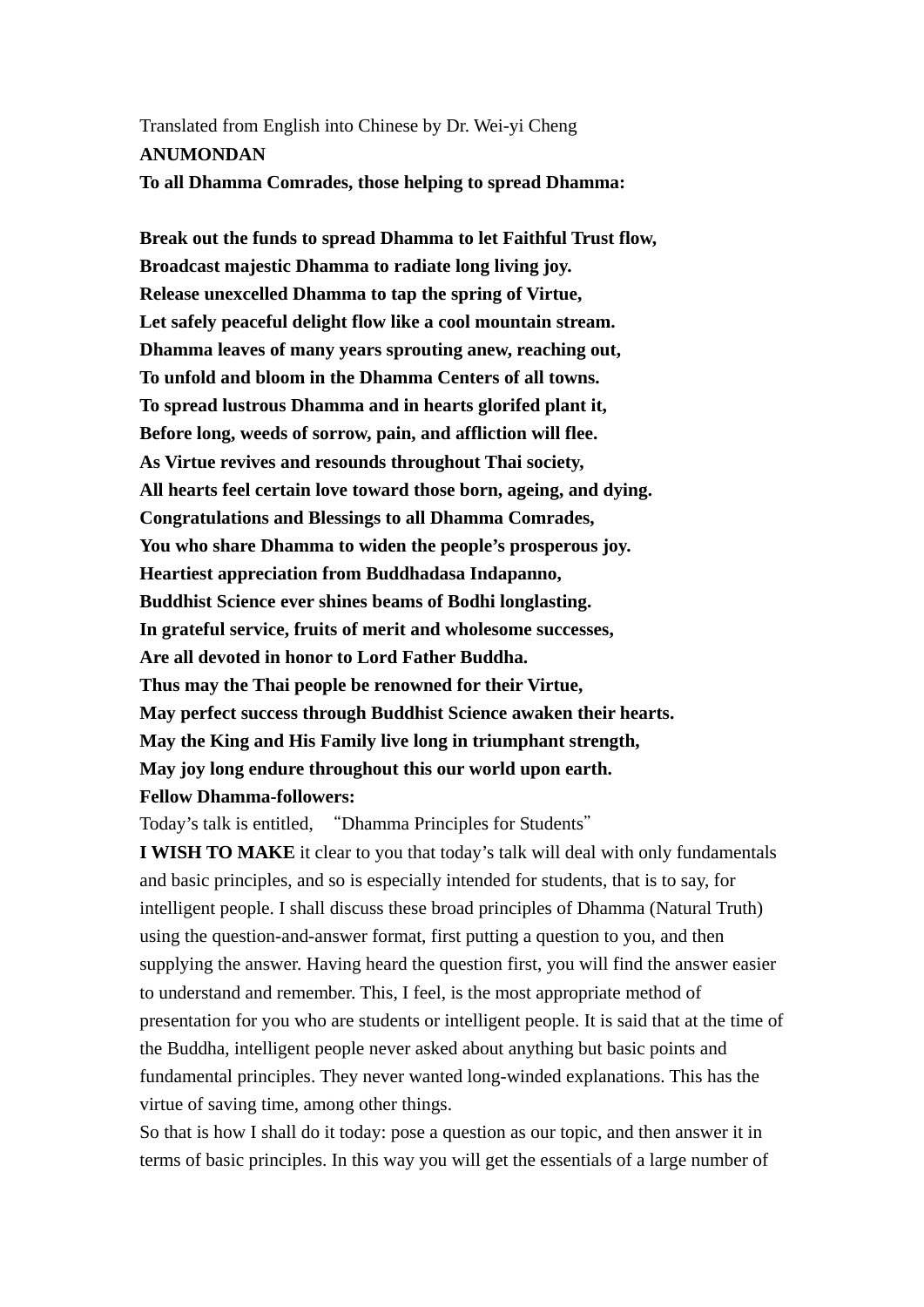topics, facts that will serve you as a good general foundation. Having this foundation knowledge will bear good fruit in the future; it will be of assistance to you in studying and in understanding other speakers.

One more point. The form of my talk is designed to prepare you students for those occasions when you will be asked questions by people from other countries and other religions. It will enable you to answer their questions, and answer them correctly, without giving rise to any misunderstanding concerning the Teaching.

Bear well in mind those points which constitute the essence or real kernel of the subject. If you manage to remember that much, it will be a very good thing, and, I believe, a very great benefit to you all. Now I shall discuss the topics in turn.

## **1. Suppose we are asked,** "**What subject did the Buddha teach?**"

**THE BEST WAY** of answering this is to quote the Buddha himself, "Know this, O Monks: Now, as formerly, I teach of only dukkha (meaning dissatisfactoriness) and the elimination of dukkha.? Whether or not this answer agrees with what you had thought, please take good note of it. There are many other ways we may answer, but this one saying of the Buddha sums up his teaching very succinctly.

The Buddha taught only dukkha and the quenching of it. This renders irrelevant any questions without a direct bearing on the elimination of dukkha. Don't consider such questions as "Is there rebirth after death?" or "How does rebirth take place?" These can be considered later.

So, if a Westerner asks us this question, we shall answer it by saying, "The Buddha taught nothing other than dukkha and the elimination of it."

### **2. Following on this we may be asked, "What did he teach in particular?"**

**A) AS YOU CAN** see, this is a big subject which can be answered from many different points of view. If asked this, we can say first of all that he taught us to tread the Middle Way, to be neither too strict nor too slack, to go to neither the one extreme nor the other. On the one hand, we are to avoid the very harsh self-mortification practiced in certain yoga schools, which simply creates difficulties and trouble. On the other hand, we must keep away from that way of practice which allows us sensual pleasures, which amounts to saying, "Eat, drink, and be merry, for tomorrow we die!" This is an extremely cynical expression appropriate for people interested in only sensual pleasures.

By contrast, the Middle Way consists, on one hand, in not creating hardships for yourself and, on the other hand, not indulging to your heart's content in sensual pleasures. Walking the Middle Way brings about conditions which are in every way conducive to study and practice, and to success in putting an end to dukkha (suffering). The expression "Middle Way" can be applied generally in many varied situations. It can't lead you astray. The Middle Way consists in striking the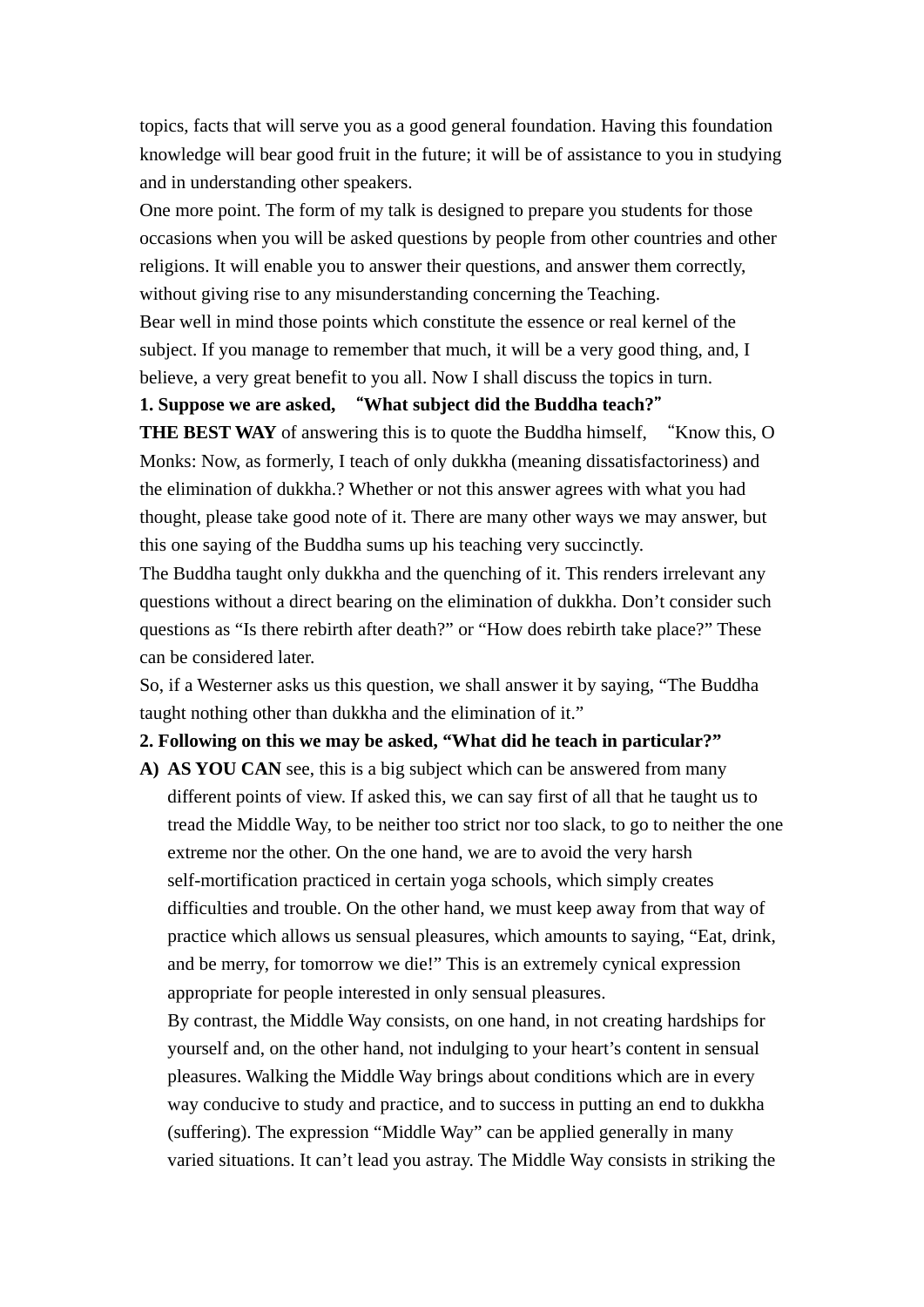golden mean. Knowing causes, knowing effects, knowing oneself, knowing how much is enough, knowing the proper time, knowing individuals, knowing groups of people: these Seven Noble Virtues constitute walking the Middle Way. This is one way of answering the question.

**B) WE COULD ANSWER** it equally well by saying that he taught self-help. You all understand what self-help is; you hardly will want it explained. To put it briefly, we are not to rely on fortune and fate. We are to rely on neither celestial beings nor even finally what is called "God" We must help ourselves. To quote the Buddha, "Self is the refuge of self." Even in theistic religions it is said that God helps only those who help themselves. In other religions this matter of self-help may be stated more or less definitely, but in Buddhism it is all important. When one is miserable and, deluded, suffering pain and anguish, then one must turn to the way of self-help. The Buddha said, "Buddhas merely point out the way. Making the effort is something that each individual must do for himself." In other words, Buddhism teaches self-help. Let us bear this in mind.

**C) ANOTHER WAY OF** answering is to say the Buddha taught that everything is caused and conditioned. Everything happens in consequence of causes and conditions, and in accordance with law. This statement is like the answer received by Sariputta when, prior to his entering the Order, he questioned a bhikkhu (monk) and was told, "The Buddha teaches thus: Each thing arises from a cause. We must know the cause of that thing and the ceasing of the cause of that thing." This principle of Dhamma is scientific in nature, and we can say that the principles of Buddhism agree with the principles of science. The Buddha did not use individuals or subjective things as criteria; that is to say, Buddhism is a religion of reason.

**D) TO ANSWER YET** an-other way, as a rule of practice, the Buddha taught, "Avoid evil, do good, purify the mind." Those three together are called the "Ovada pattimokkha" meaning the "summary of all exhortations" Avoid evil, do good, purify the mind. Avoiding evil and doing good need no explaining, but making the mind pure isn't as obvious. If one goes about grasping and clinging, even to goodness, the mind develops impurities: fear of not receiving good, fear of being deprived of existing good, anxiety, worry, and attaching to this and that as "mine" All of these produce suffering. Even though we may have successfully avoided evil and done good, we still must know how to render the mind free. Do not grasp at or cling to anything as being a self or as belonging to a self. Otherwise it will be misery, it will be a heavy burden and it will be suffering (dukkha). In other words, grasping and clinging, like carrying something along with one all the time, is a heavy weight and a burden of suffering. Even a load of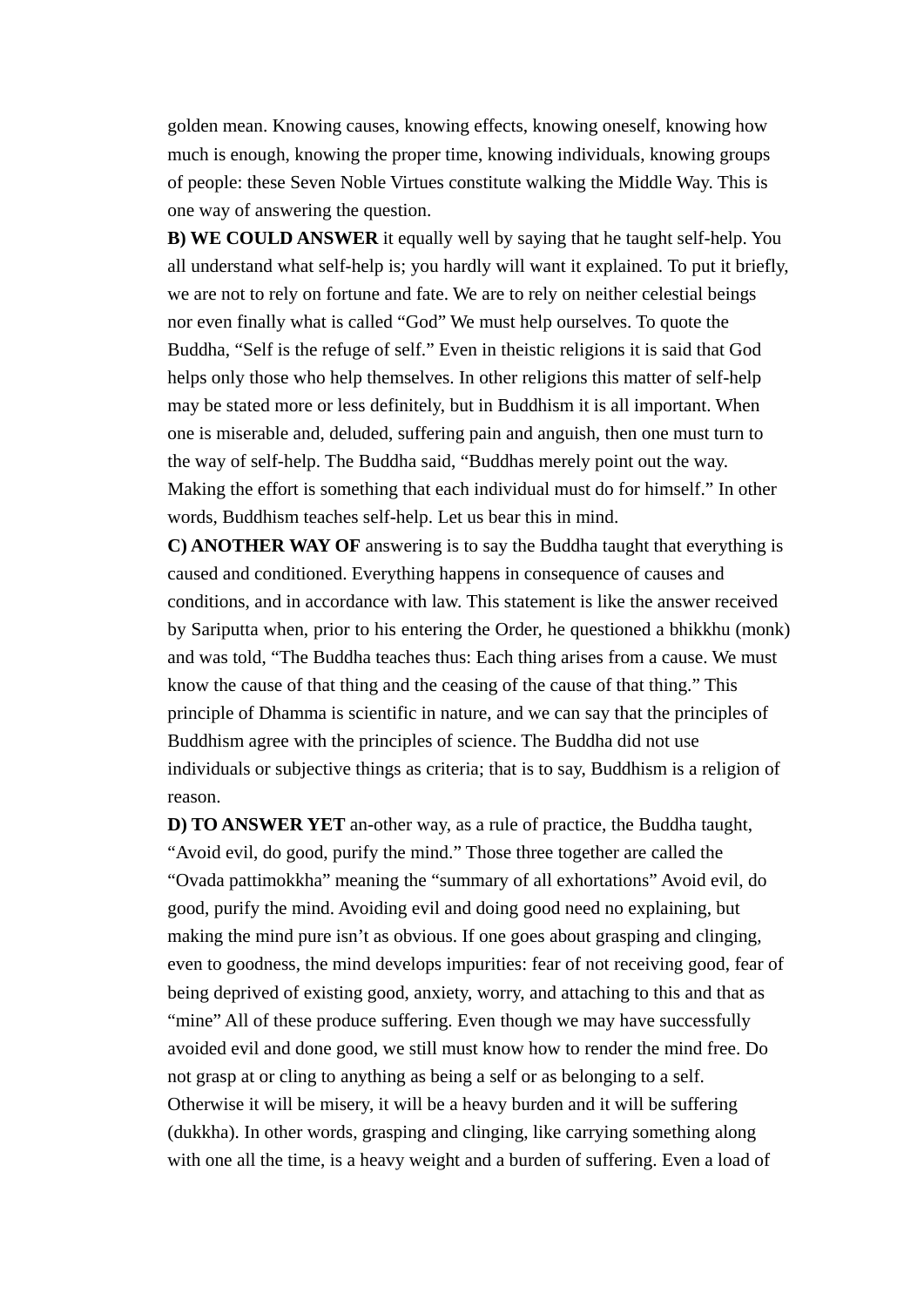precious gems carried on the shoulders or head is just as heavy as a load of rocks. So don't carry rocks or gems (dukkha). Put them aside. Don't let there be any weight on your head (which here means the mind). This is what is meant by "purify the mind." So then, to purify the mind is the third thing. The first thing is to avoid evil, the second is to do good, and the third is to make the mind pure. This is what he taught.

**E) HERE IS ANOTHER** important teaching, a worthwhile re-minder. He taught, "All compounded things (all things and all beings in this world) are perpetually growing, forever breaking up (they are impermanent). Let all be well-equipped with heedfulness!" Please listen very carefully to these words: everything in this world is perpetually growing, forever breaking up, that is, all is impermanent. So we have to equip ourselves well with heedfulness. Don't go playing with these things! They will bite you. They will slap your face. They will bind and hold you fast. You will be made to sit and weep, or perhaps even to commit suicide. Now let us bring together these various ways of answering this one question. If asked just what the Buddha taught, answer with one of the following: He taught us to walk the Middle Way;

He taught self-help;

He taught us to be familiar with the law of causality and to adjust the causes appropriately for the desired results to follow;

He taught as the principle of practice "Avoid evil, do good, purify the mind"; And he reminded us that all compounded things are impermanent and perpetually growing, and that we must be well-equipped with heedfulness.

There are several different ways of answering this question. If asked what the Buddha taught, then answer in any one of these ways.

# **3. Now, suppose you meet a person from other country who asks you, "Put as briefly as possible, what is the basic message of Buddhism?"**

**THIS CAN BE** answered in one short sentence, a saying of the Buddha himself: "Nothing whatsoever should be grasped at or clung to."

That nothing should be grasped at or clung to is a handy maxim from the mouth of the Buddha himself. We don't need to waste time in searching through the Tiptiaka (the recorded Teaching), because this one short statement puts it all quite clearly. In all the discourses, in the entire teaching, there are as many as eighty-four thousand Dhamma topics, all of which may be summed up in the single sentence, "nothing should be grasped at." This tells us that to grasp at things and cling to them is suffering (dukkha). When we have come to know this, we can be said to know all the utterances of the Buddha, the entire eighty-four thousand Dhamma topics. And to have put this into practice is to have practiced Dhamma completely, in its every phase and aspect.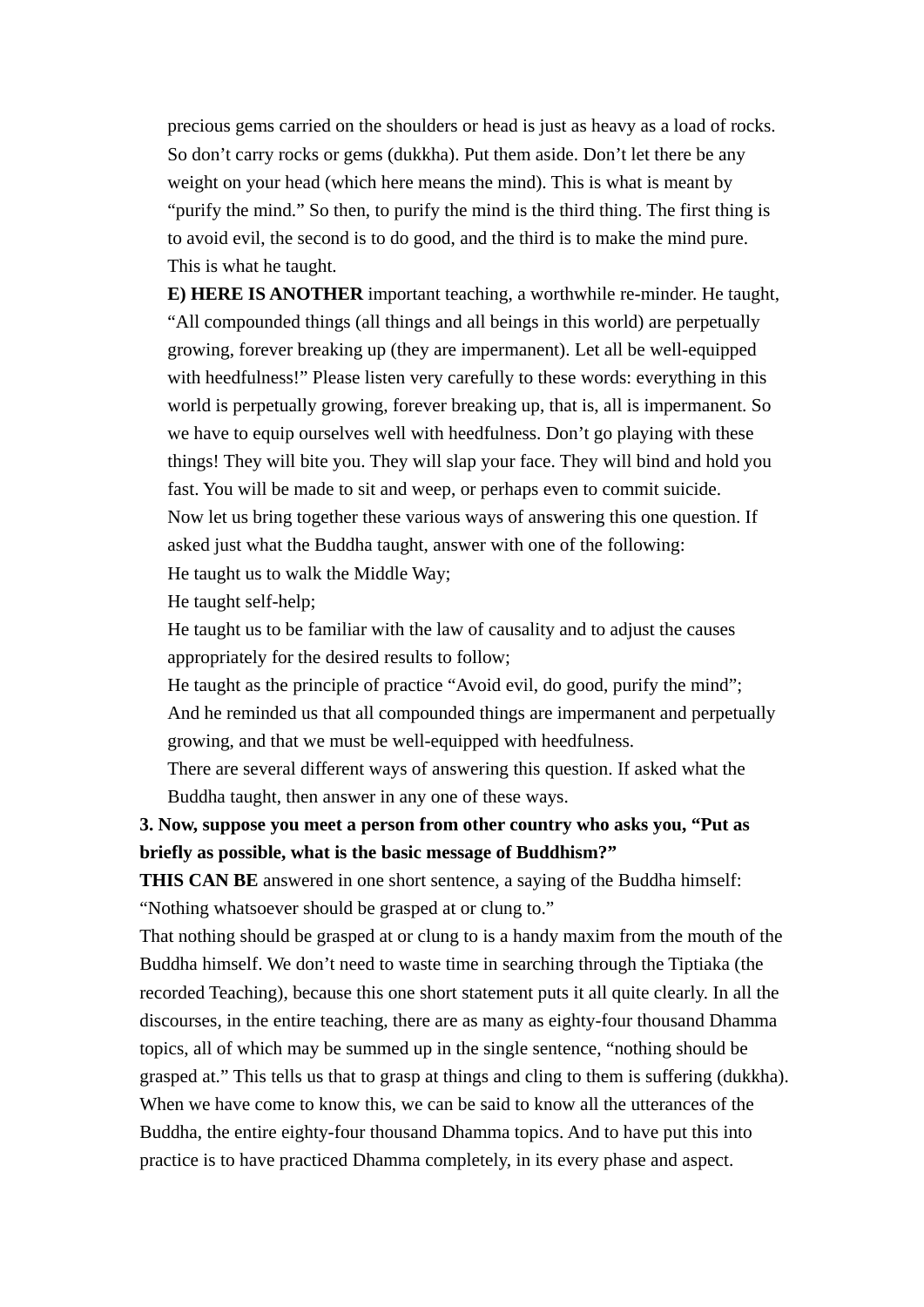The reason a person fails to keep to the rules of conduct is that he grasps at and clings to things. If he refrains from grasping at and clinging to anything whatever, and puts aside craving and aversion, he cannot fail to keep the rules of conduct. The reason a person's mind is distracted and unable to concentrate is that he is grasping at and clinging to something. The reason a person lacks insight is the same. When he is finally able to practice non-grasping, then simultaneously he attains the Noble Paths, their Fruits, and ultimately nibbana (Sanskrit, nirvana).

The Buddha was a man who grasped at absolutely nothing. The Dhamma teaches the practice and the fruit of the practice of non-grasping. The Sangha (Community of Noble Disciples) consists of people who practice non-grasping, some who are in the process of practicing, and some who have completed the practice. This is what the Sangha is.

When people asked the Buddha whether his entire teaching could be summarized in a single sentence, he answered that it could, and said, "Nothing whatsoever should be grasped at or clung to."

## **4. Now suppose you are then asked, "How is this non-grasping and non-clinging to be put into practice?"**

**IF YOU MEET** a person from other country who asks by what means one may practice the essence of Buddhism, you can once again answer by quoting the Buddha. We don't have to answer with our own ideas. The Buddha explained how to practice in succinct and complete terms. When seeing a visual object, just see it. When hearing a sound with the ear, just hear it. When smelling an odor with the nose, just smell it. When tasting something by way of the tongue, just taste it. When experiencing a tactile sensation by way of the general skin and body sense, just experience that sensation. And when a mental object, such as some defiling thought, arises in the mind, just know it; know that defiling mental object.

Let us go over it again for those of you who have never heard this before. When seeing, just see! If at all possible, in seeing, just see. When listening, just hear; when smelling an odor, just smell the odor; in tasting, just taste; in detecting a tactile sensation by the way of skin and body, just experience that sensation; and on the arising of a mental object in the mind, just be aware of it. This means that these are not to be added to by the arising of the self-idea. The Buddha taught that if one can practice like this, the "self" will cease to exist; and the non-existence of the "self" is the cessation of suffering (dukkha).

"Viewing an object by way of the eye, just see it." This needs explaining. When objects make contact with the eye, observe and identify them; know what action has to be taken with whatever is seen. But don't permit liking or disliking to arise. If you permit the arising of liking, you will desire; if you permit the arising of disliking, you